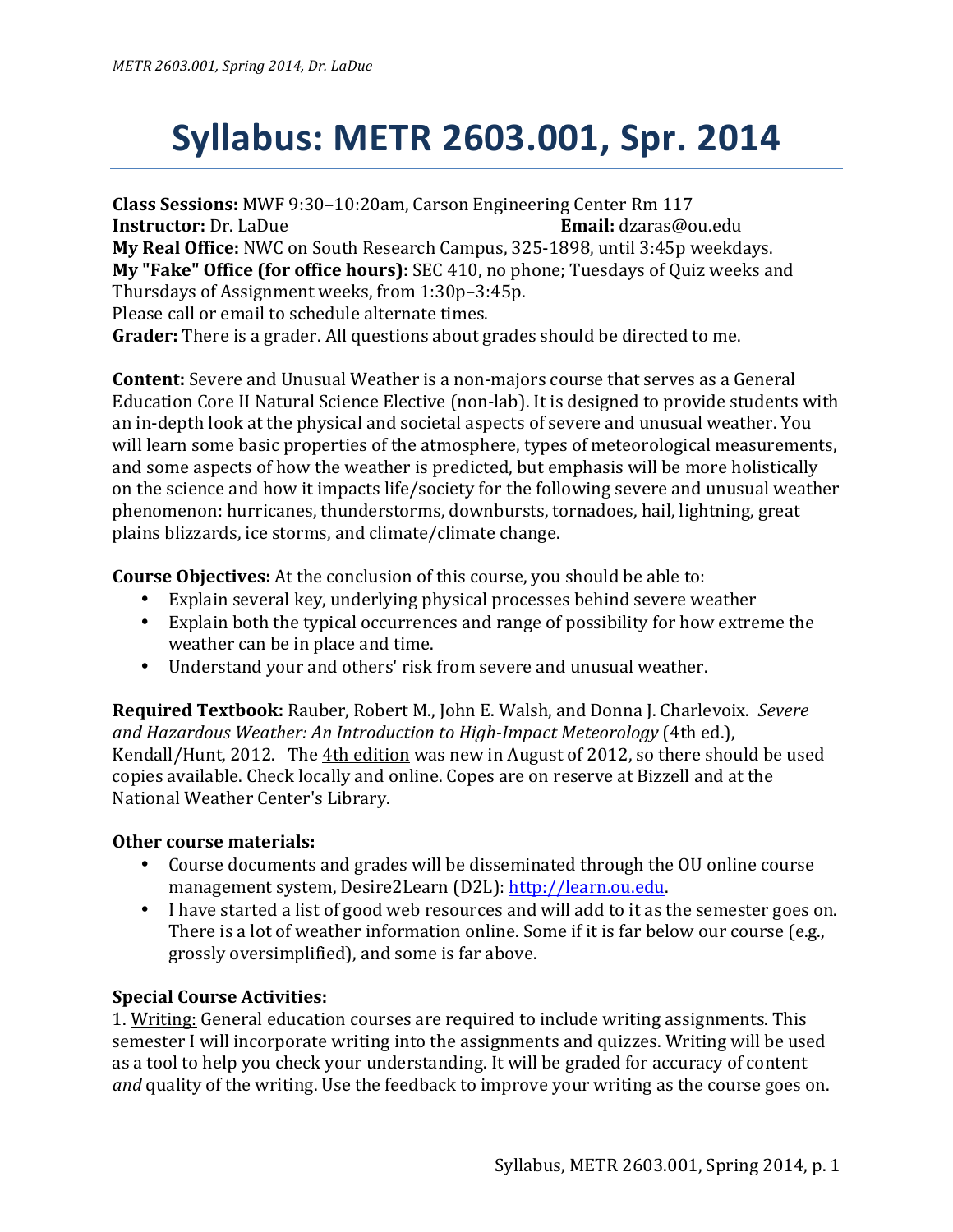2. Team Teaching: You will be assigned to work on two team teaching projects during the semester. Being put into the position of teaching helps you learn better. Many of the assignments are designed to give you and your classmates a better appreciation for how course content connects to your majors, and matters to our lives.

How teams will be graded:

- F,  $D = \text{fail}$  to answer the question(s) posed; poor presentation (e.g., slides with only words)
- C,  $B =$  minimally answer the question(s) posed; fair presentation (only one or two pictures or diagrams in the presentation, or extraneous pictures unrelated to the content)
- A = meet, then go beyond the question(s) posed; effective presentation; use of tools other than PPT when possible (handouts, activities, demonstrations)

Feedback from your first team experience must be taken into account to improve your second team teaching; the latter will be graded harder than that first. It is expected all team members will contribute equitably to the team presentation. Team members will report on how the teamwork was done through an online peer evaluation tool called catme.org. Peer evaluation will be factored into how the team grade is applied to individual team members.

## **Grading:**

| Team teaching |            | 20% |
|---------------|------------|-----|
| Assignments   | 30%        |     |
| Quizzes       | 30%        |     |
| Final exam    | <b>20%</b> |     |
|               |            |     |

You are responsible for checking D2L throughout the semester. If you see an error, including a missing or incorrect grade, you must notify the instructor within two weeks of the grade being posted.

**Grading Scale:** A: 100 – 90%; **B**: 89 – 80%; **C**: 79 – 70%; **D**: 69 – 60%; **F**: < 60%

**Quizzes:** Quizzes will take place approximately every two weeks. The lowest quiz grade will be dropped. No make-up quizzes will be given except if:  $(1)$  serious medical condition (illness or injury) of you or an immediate family member;  $(2)$  University excused absence; (3) jury duty; (4) religious observance; or (5) military orders. Appropriate documentation *must* accompany any appeal to make up a quiz.

**Assignments:** Assignments will be due approximately every two weeks, alternating weeks with quizzes. Assignments must be turned in *by the beginning of class* on the assigned due date to be considered on time. If you are sick, please consider scanning your assignment (if it is a paper assignment) and uploading it to the "Late Assignments Dropbox" on D2L. If it is not submitted on time, it is late and will be capped at no more than 60% credit. Exceptions listed under quizzes apply here.

I encourage you to work together to understand class material, and thus understand how to complete class assignments. However, each of you must fully think through each assignment and provide your own answers. Assignments will include an integrity